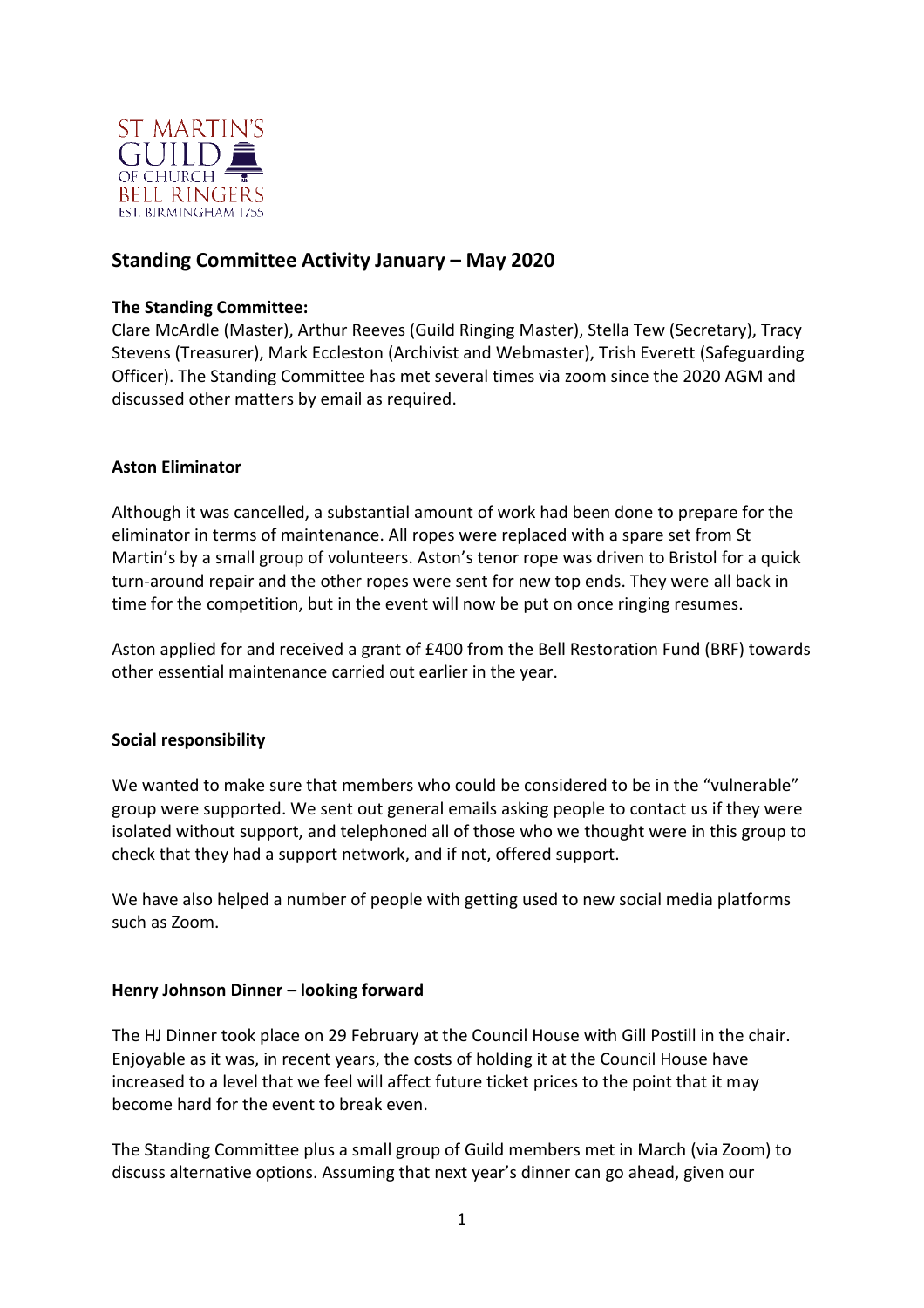current circumstances, it will be held at the Burlington Hotel in the "Horton Suite". It will be jointly chaired (a first for the dinner) by Janet and Steve Horton.

### **Andrew Stubbs**

We were saddened by the death of Andrew Stubbs at the beginning of April. Andrew was taken ill at home and taken to Heartlands hospital. We were fortunate that persistence by one of Andrew's non-ringing friends led to us being able to make contact with him in hospital and ensure that other friends of his were made aware and were able to make contact with him and speak with him in the few days before he died.

John Fielden has been liaising with Andrew's family on our behalf and the Guild will be involved in a memorial service in celebration of Andrew's life, when it becomes possible to arrange it. I would like to thank John for co-ordinating this.

Andrew's funeral was livestreamed on Tuesday 5 May from Perry Barr Crematorium. However, as the transmission had problems, we are seeking a downloaded recording which will be loaded as a permanent file onto the website when we receive this.

With his family's permission, the Guild Archivist has retrieved ringing-related materials from Andrew Stubbs' home. The collection is extensive, mainly comprising loose administrative papers rather than printed books. There are, however, a modest number of printed books, some of which will complete gaps in the Guild Library. There are also a large sequence of issues of The Ringing World: 1959-1997 bound, and 1998-2020 loose. These duplicate our existing holdings and so an alternative home will be sought for these.

The archive papers primarily relate to Andrew's involvement with the College Youths, Central Council and The Ringing World. A listing has been compiled and the Archivist will liaise with representatives of these organisations with a view to relocate, or securely destroy, as appropriate.

### **St Martin's Guild Lockdown Bake Off**

It is unusual for the Guild to raise money for charities outside of ringing, however, the Lockdown Bake Off is doing just that. We are raising money for the Solihull Marie Curie Hospice, in memory of Chris Everett (Trish's husband).

When we realised that all ringing was off from the middle of March, we decided that we should still try to create events where Guild members could "meet". So, we didn't cancel the Guild meeting that would have been taking place on 16 May, we made it a virtual one. And the draw is the Lockdown Bake Off. We hoped that this would lift people's spirits, whilst at the same time raising money for a worthwhile charity, which along with many other charities is struggling to maintain its income.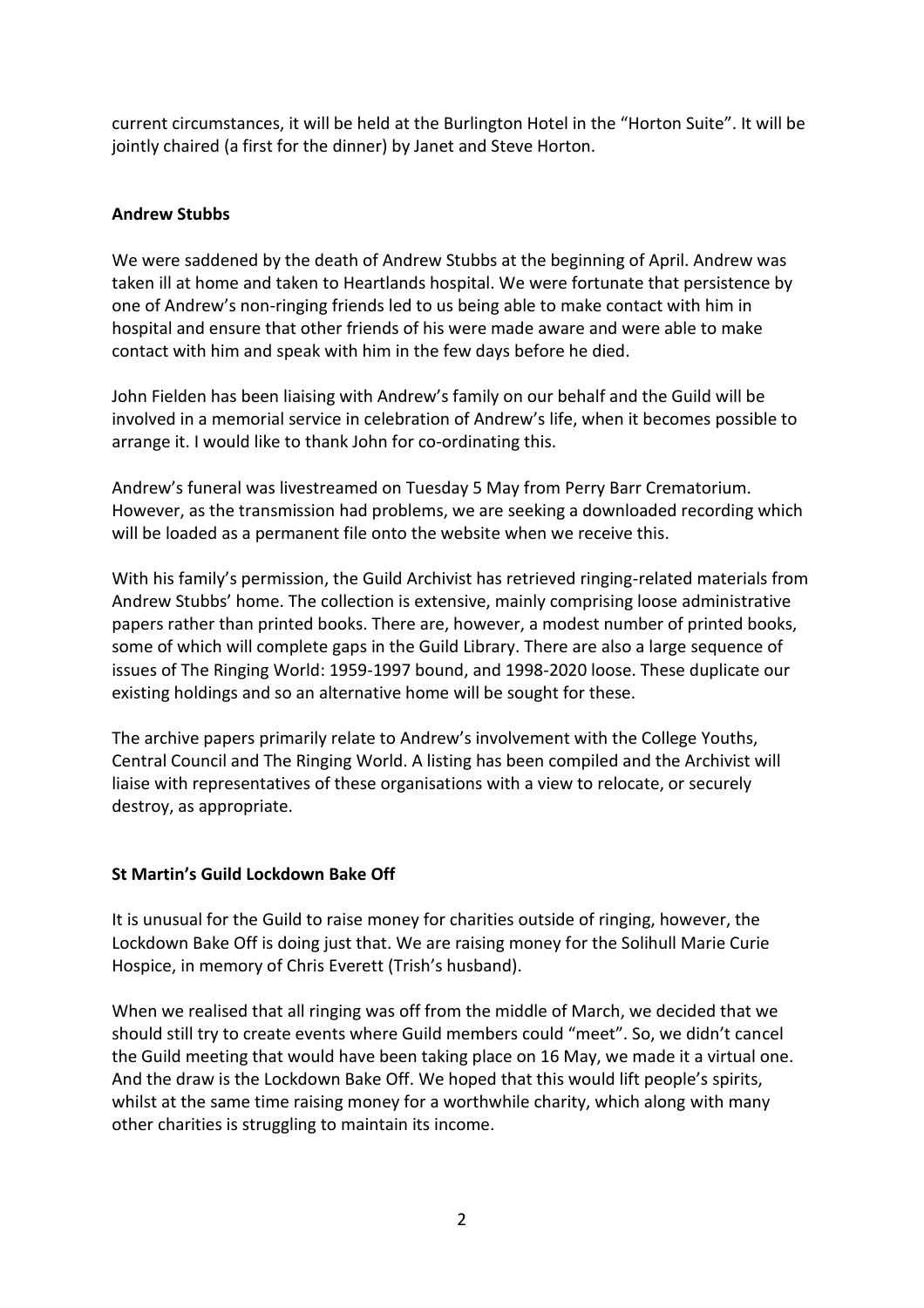The Lockdown Bake-Off had great appeal for many members of the Guild, the result of which has been 49 bakes of which 10 were in the junior category. As well as the tremendous effort that went into the baking, by 9 May, an amazing £1,260 had been raised for the hospice for which Trish has expressed her sincere thanks to all involved.

## **Castle Bromwich**

The project to augment and rehang the bells at Castle Bromwich was completed in 2017, and although some issues are yet to be resolved, their Trustees decided to wind up the Castle Bromwich Bell Restoration Project charity, which was formed for the purposes of fundraising for the project.

"In recognition of the invaluable support that the Guild and its members have given to the project, we would like to make a grant of £11,000 from the remaining funds in the project."

I'm very pleased to say that the grant has been received and a letter of thanks was sent to the Castle Bromwich Bell Restoration Project.

# **Ringing Activities**

Ringing is, by its nature, a practical activity and hence this prolonged period away from the bell tower may have suggested that our purpose as a Guild was negated. However, the officers quickly took the view that it was important that the Guild thought carefully about its role, not least as a way of keeping the ringing community together. Thus a structured programme of theory sessions has been established both on a Wednesday evening at 7pm, advertised as a Guild activity, and a Saturday morning 10am Birmingham School of Bellringing (BSoBR) session. We took the decision that we would not limit participation, and hence both sessions are open to anyone interested. Interest has been healthy at all sessions held, with a variety of different presenters covering a broad range of topics. These have included:

- How our minds and memory works
- An introduction to Plain Bob Doubles
- How to learn methods
- Place notations
- Bobs and Singles: what are they and how do they work?
- What is place notation?
- $\bullet$  Coursing what is it and how do you use it?

All of the resources have been uploaded quickly onto the Guild website as presenters have generously shared their resources for all to access in the future. An enormous thanks to those who have planned resources and hosted training.

The Guild has further hosted a social event, a well-received quiz night. We will look to host further such events in the near future.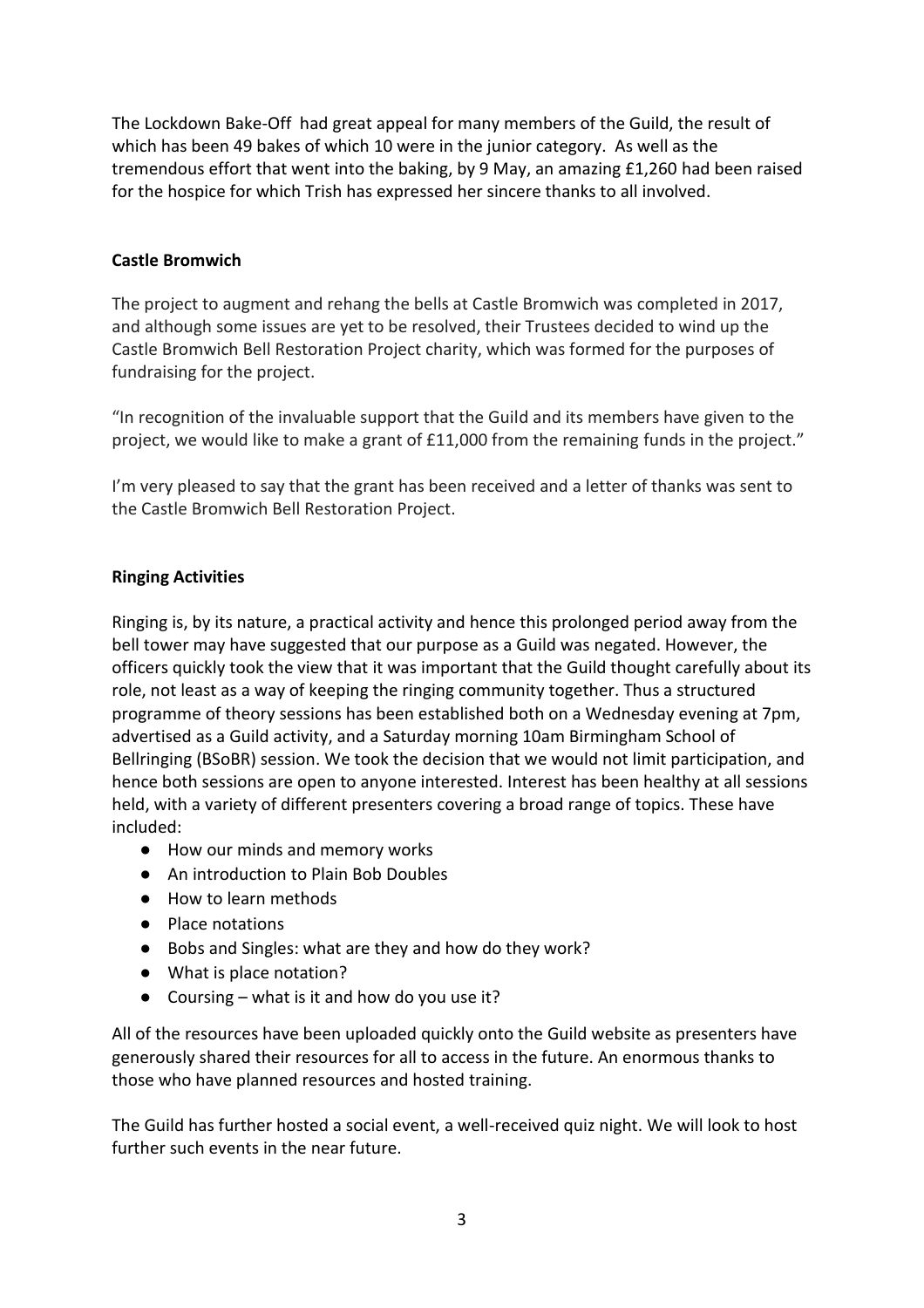Looking ahead, it is difficult to effectively plan for how we will return to ringing when so much is unknown and out of our control. However, be reassured that the Guild will be looking forward to promoting an exciting return when it is safe to do so. In the meantime, we will continue hosting training sessions each Wednesday evening and Saturday morning. Our next event in the calendar is due to be on Saturday July  $11<sup>th</sup>$ , with the annual walking tour organised by Mike Dodson. It will obviously depend very much on Government guidance as to what we will do on that day, but continue to protect the date in your diary. If it is possible, we will engage in some form of walk that day or alternatively organise something appropriate online.

#### **Guild website**

The website has had an overhaul: minor tweaks to existing sections and more major work with the addition of new subject areas. There is now a 'Teaching' area, and we have started to upload documents which have supported the regular Wednesday and Saturday Zoom training sessions.

We will shortly get in touch with all Tower Contacts to ask them to check the details recorded in the 'Towers' section. This information can quickly become out of date and we'd appreciate members' support in checking details are accurate.

If anyone has any comments, or suggestions for further improvement to the website, then please let the Webmaster know.

### **Guild Distribution Lists**

As you will have noticed, we have been trialling alternative means of circulating emails around the Guild. Sincere thanks are due to Richard Grimmett who built a bespoke membership and circulation list some years ago which he has maintained since. However, at this stage we are working to establish a method for distribution which is more aligned to the [smgcbr@gmail.com](mailto:smgcbr@gmail.com) account which you will have seen all officers use over recent months. We want this to have the capability for Guild members to unsubscribe from emails whilst remaining on our membership list. It also needs to be an accessible system for those involved in Newsletter and Guild training and theory sessions to use.

Latterly we have been using both a contacts list linked to the gmail account and most recently a Google Group ('Guild Members' smgguildmembers@googlegroups.com). We will need to trial this further, however, as some people may have email accounts that throw out mails sent to multiple addresses as they could be spam. We will therefore need to test this further and ask some members, who may have problems, to add this google group as a Safe Sender/ Safe Group in their settings.

Thank you for bearing with us on this.